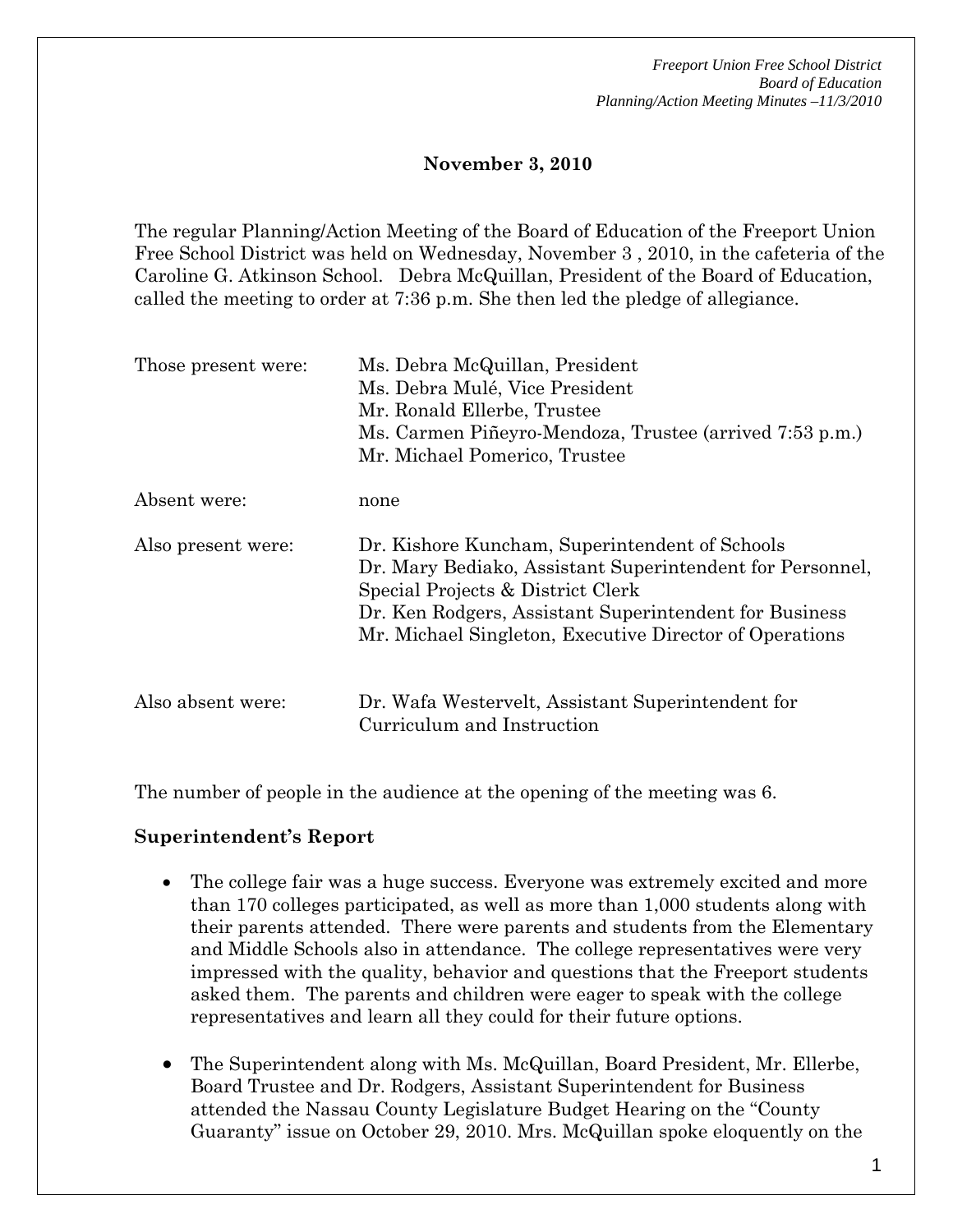issue and represented Freeport in an outstanding way. The District estimates that this change in the "County Guaranty" will add approximately 2 million to the annual levy beginning with the 2013-2014 budget. The District is taking this threat very seriously. Thanks for support from our local Legislators, Dave Denenberg and Kevan Abrahams.

- The superintendent thanked Marnie Katzman and everyone associated with the Long Island Arts Council of Freeport for Arts Education Award. He also thanked the performing staff and students for their wonderful musical performances. Special thanks to MJ3 Jazz Quartet and Freeport High School Jazz Combo, Anne-Marie Hudley-Simmons, Michael Singleton, Mr. & Mrs. McQuillan, David Denenbrg, faculty and staff who attended this wonderful event.
- The Superintendent gave a brief overview of the school tax rates and explained that there were many factors that go into the calculation of tax rates. The tax rates are set by the County using a complex formula. It is agreed by all that the system Nassau County uses to set tax rates is broken and has been broken for many years.
- The Superintendent congratulated Adam Rubin's Dodd Middle School Band, who were invited to play with Dr. Boonshaft's Middle Schools Honor Band Festival. Special congratulations to Amanda Roque, Cameryn Miller, Christopher Fludd, Darien Brizil, Justin Tucker and Clarisol Rodriguez. This was an outstanding opportunity for our students who have excelled in their performance skills.

The Superintendent made the following announcements:

- o The report cards and accountability status of schools and districts based on 2009-2010 data will be released to the public on November 4, 2010. The accountability statuses will be shared with the media and posted to SED website, but there will not be a press conference. The District's Accountability status continues to be in "Good Standing" although we did not make AYP for certain subgroups. The release of the complete report cards other than the accountability information is being embargoed until the press release in the future. Accordingly, a public presentation of our School Report Card will take place at one of our future Board meetings.
- o The first round of the playoffs for the Football team will be November 5, 2010 against Baldwin at home. The Nassau County Commissioner's Office is supplying the lights at no charge!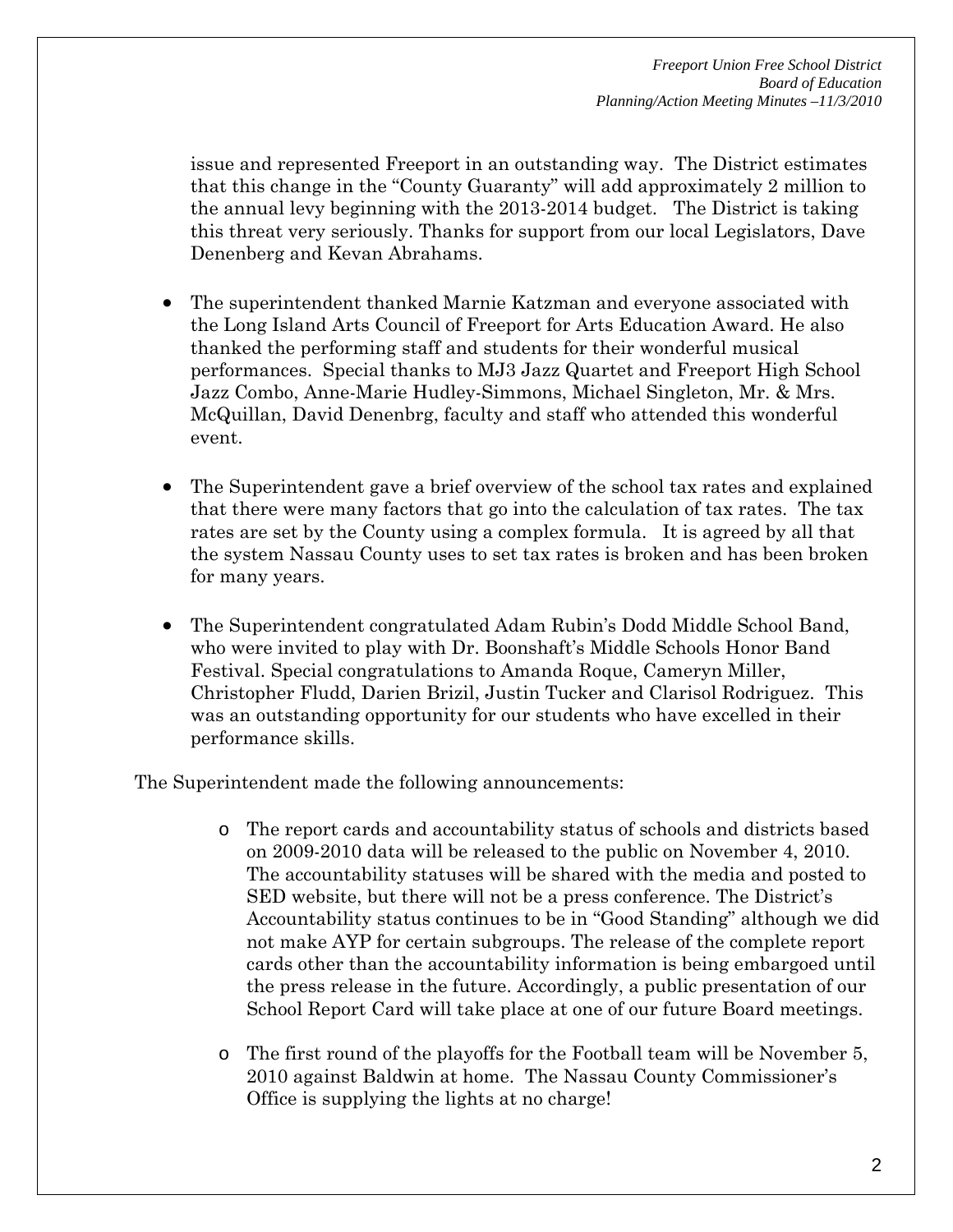- o Anti-Bullying week is November 15 through 19, 2010. Freeport Union Free School District wishes to send a clear and positive message that bullying will not be tolerated. It is neither acceptable nor inevitable in our schools or community.
- o Dodd's National Junior Honor Society Induction Ceremony will be Thursday, November 4, 2010.
- o The launch of our Students mentoring Program is scheduled for November 9, 2010, 6:00 p.m., at Atkinson School.

# **Questions from the Public**

The public was given the opportunity to address the Board of Education. Each speaker was allowed to address the Board for four minutes on any topic. The Board and administration addressed the comments from the public.

# **Items for Action**

.

On a motion by Ms. Mulé and a seconded by Ms. Piñeyro-Mendoza the following item was approved:

# **CSE/CPSE Minutes**

**BE IT RESOLVED,** that the Board of Education of the Freeport Union Free School District hereby accepts the minutes of the meetings of the committees on special education and preschool special education for the following dates:

September 15, 16, 20, 21, 22, 27, 28, 29, 2010; October 1, 4, 6, 7, 8, 12, 13, 14, 15, 19, 20, 21, 2010.

The vote was unanimous, McQuillan, Ellerbe, Mulé, Piñeyro-Mendoza and Pomerico.

# **Executive Session**

At 8:41 p.m. Mr. Ellerbe moved to adjourn to executive session for two particular matters of personnel and two legal matters. The motion was seconded by Mr. Pomerico and passed unanimously. The vote was: Ellerbe, McQuillan, Mulé, Piñeyro-Mendoza and Pomerico.

At 10:15.p.m, on a motion by Mr. Ellerbe and a second by Ms. Mulé the Board returned to open session. The motion carried unanimously. The vote was: Ellerbe, McQuillan, Mulé, Piñeyro-Mendoza and Pomerico.